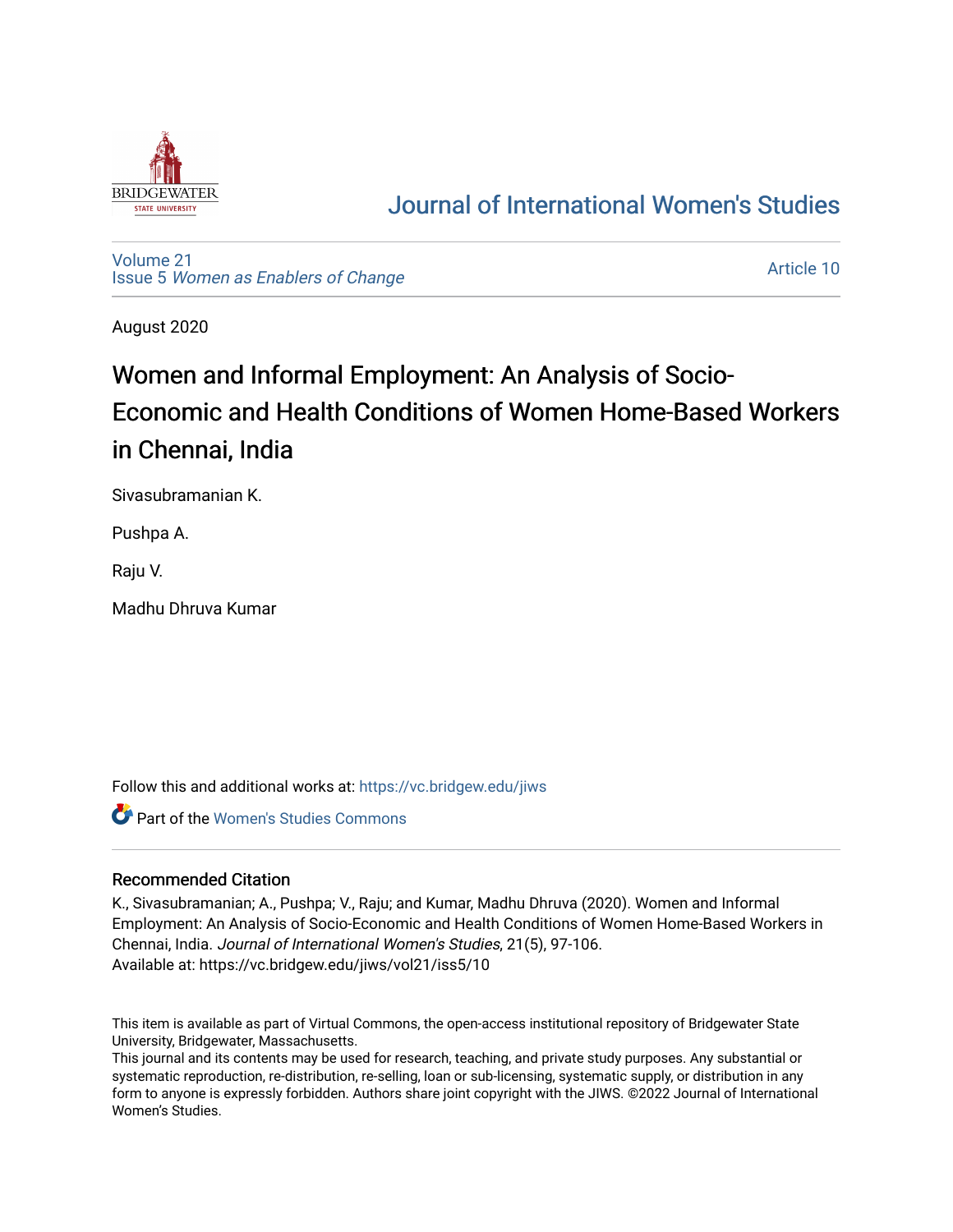#### K. et al.: Women and Informal Employment

This journal and its contents may be used for research, teaching and private study purposes. Any substantial or systematic reproduction, re-distribution, re-selling, loan or sub-licensing, systematic supply or distribution in any form to anyone is expressly forbidden. ©2020 Journal of International Women's Studies.

#### **Women and Informal Employment: An Analysis of Socio-Economic and Health Conditions of Women Home-Based Workers in Chennai, India**

By Sivasubramanian K.<sup>[1.](#page-1-0)</sup>, Pushpa A.<sup>[2](#page-1-1)</sup>, Raju V.<sup>[3](#page-1-2)</sup>, Madhu Dhruva Kumar <sup>[4](#page-1-3)</sup>

#### **Abstract**

This study seeks to analyse the socio-economic and health status of women workers in the informal sector in Chennai, India. Informal employment consists of various kinds of microenterprises offering commodities and services and home-based work. Of all these different types of work in the informal sector, home-based work is associated with women because of its nature and characteristic features. Home-based work is piecework for remuneration that is completed in the premises of the worker's choice rather than the workplace of the employer. Women homeworkers face many issues such as long hours of work, low wages, meagre rates per piece, lack of social security and lack of union or organizational support. More importantly, their conditions of work and health are deplorable. The present study has followed the descriptive research method to carry out the survey. The data for this study has been collected directly using the field survey method. A formally structured questionnaire was prepared and circulated among the target sample for this purpose. The questions were formulated using the variables taken from the literature review and research gap. A stratified random sampling method was adopted for the survey. The sample size was justified on the calculation of secondary data and by applying the appropriate formula to collect data from 150 sample respondents in the study area. As the study focuses on female home-based workers, a direct survey was conducted among women workers. The data collected relates to the socio-economic and work conditions of women workers. The findings reveal that 59.2 percent of the home-based women workers are in the age group 25 to 35 years, and the average wage is low at Rs.164.7 per day, based on a fixed piece rate. Further analysis of the data shows that 35.5 percent of the respondents earn Rs.100 per day, which is significantly below the minimum wage. Therefore, the findings reveal that female home-based workers are subject to multiple forms of exploitation such as low wages, delayed and irregular

1

<span id="page-1-0"></span><sup>1</sup> Dr. Sivasubramanian. K is currently working as Assistant Professor of Economics at Kristu Jayanti College (Autonomous), Bengaluru. He has done his Ph.D. from Guru Nanak College (Autonomous), Chennai. He has published more than 15 research papers in peer-reviewed UGC-Care listed Journals, and He has presented various research papers in national and international level conferences. He has received two best paper awards in the international conferences held at Chennai and Bangalore. The author can contact at [sivasubramanian@kristujayanti.com.](mailto:sivasubramanian@kristujayanti.com)

<span id="page-1-1"></span><sup>2</sup> Pushpa A., M. Com., MBA., M. Phil., Ph. D is currently working as Assistant Professor at Kristu Jayanti College (Autonomous), Bangalore with teaching experience of 17 years in various Colleges and Universities. She is specialist in the area of Accounting, Finance, and Marketing. She has 18 research papers published in various national and international journals.

<span id="page-1-3"></span><span id="page-1-2"></span><sup>3</sup> Dr. Raju. V. is at present working as an Assistant Professor in Kristu Jayanti College (Autonomous), Bangalore with teaching experience of 18 years. He is a specialist in the areas of Economics, Banking, International trade and Human Resources Management. He has 27 research papers published in various national and international journals. <sup>4</sup> Mrs. Madhu Druva Kumar. MCom, M.Phil. is currently working as Associate Professor, Department of Commerce, Kristu Jayanti College. She has 18 years of teaching experience. She has specialised in accounting taxation and finance. She has presented and published 15 papers in various national and international journals and won best paper award for some papers.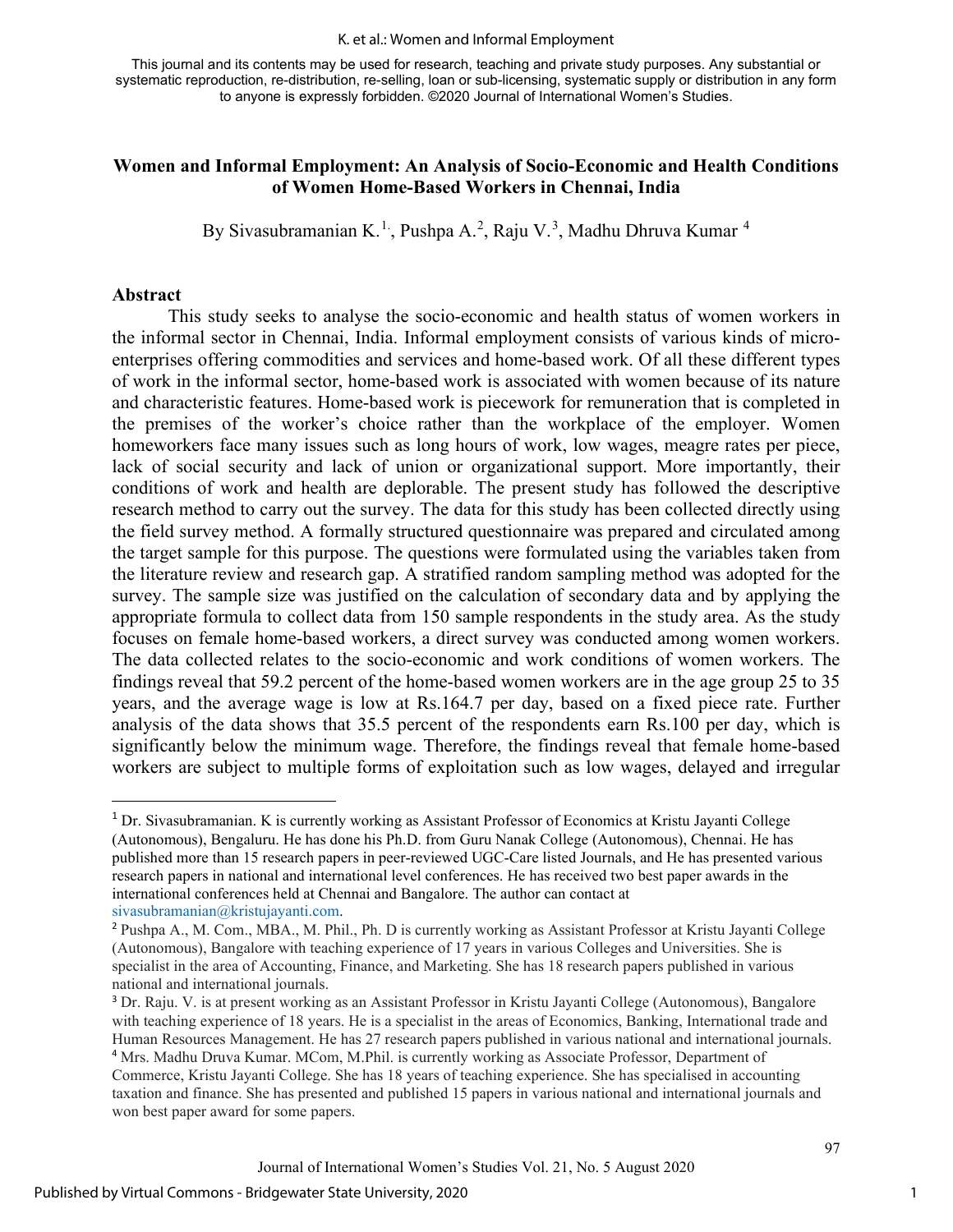payments and sporadic work. In conclusion, the researcher states that despite these problems, home-based work is the most suitable avenue for poverty alleviation and employment generation among urban women. However, low wages, lack of micro-capital for entrepreneurial ventures and non-payment of dues on time are serious issues that these workers face.

*Keywords*: Women workers, Informal sector, Home-based work, Low wages, and Occupational health issues

#### **Introduction**

According to the National Commission for Enterprises in Unorganized Sector (NCEUS), 93 percent of the workforce in India is engaged in economic activity in the informal sector, which forms a significant percentage of the available employment in both rural and urban areas. Informal employment consists of daily wage work, construction work, street vending, tailoring, hair grooming, domestic work and home-based work primarily. Of these types of informal work, home-based work is considered to be more suitable for women due to the nature of the work. Home-based work may be defined as the work completed at the residence of the worker, who may be an independent own account worker or an enterprise outworker. As per the report of NSSO 66<sup>th</sup> round, homeworkers are those who carry out their work for remuneration in the premises of their choice without any social security support and at low wages.

#### **Informal Sector**

According to National Commission for Enterprises in Unorganized Sector (NCEUS, 2007) the informal sector consists of all independent enterprises owned by private individuals, or households engaged in sales or production with less than ten workers. Informal work is characterized by easy entry and exit and low remuneration.

#### **Brief Overview of Home-Based Work and Workers**

The home-based economic operation is a global phenomenon, that is found in both developing and developed economies. Workers in the home-based economic operation produce the goods and services in their home premises—the commodities produced by the homeworkers are resold in the domestic and international market. However, the substantial economic benefits accruing from such an enterprise are not passed on to the home-based workers. Most of these workers are engaged in the manufacturing and processing of various commodities under a direct contract or a sub-contract system. The main objective of any enterprise is to derive maximum profit by cutting down on labour costs. To avoid labour costs that arise due to payment of worker benefits mandated by labour laws, firms and industrial enterprises outsource jobs to home-based workers through contractors. Technological advancement also helps them by facilitating the outsourcing of work (Chen et al. 1999). Home-based work represents an important platform for generating employment opportunities for the urban poor and illiterates, migrants and particularly women in India.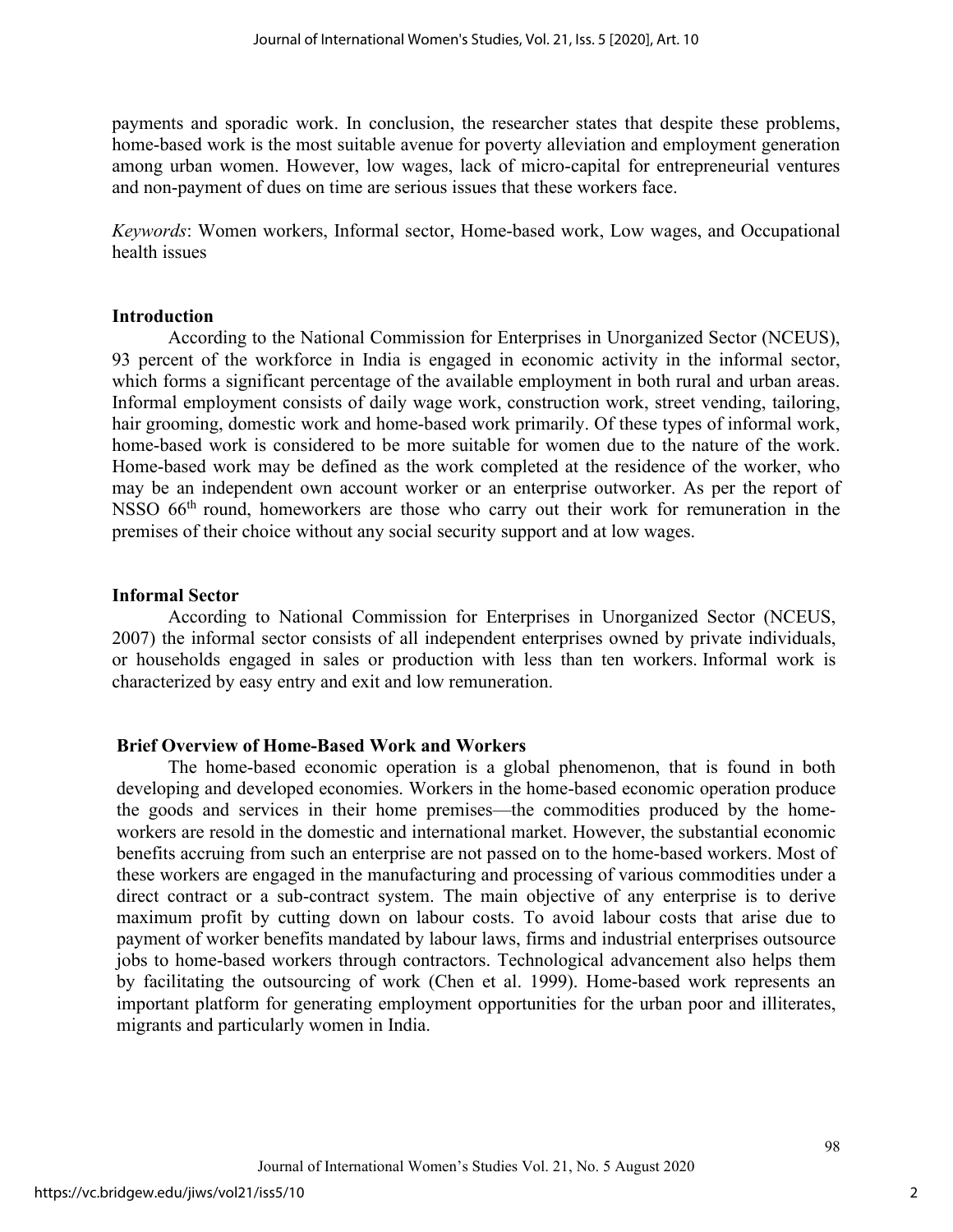#### **Definition of Home-Based Workers**

This category of workers and the kind of work they carry out are unique. There are two different sub-categories among home-based workers. They are differentiated based on the work carried out and the wages received, or profits earned. The first category is the self-employed own account worker, and the second category is the piece-rate worker.

#### **Characteristics of Self-employed Own-Account Home-Based Workers**

- **a.** The worker bears the entire risk of capital invested in production.
- **b.** The entire process of production starting from the purchase of raw material until the goods and services are sold is the responsibility of the worker.
- **c.** Goods produced are mainly sold in the local market and retail outlets.
- **d.** Most of the home-based workers in this category will not employ any other person as an employee. They will carry out the work on their own. They are termed as own-account workers. They may use their family members as unpaid workers and helpers.

These workers are either directly contracted by the industrial enterprises or subcontracted through intermediaries. The raw materials for production will be provided by the employer or contractor to the workers**.** Wages are fixed based on the piece produced. The hidden costs, such as room rent, electricity, and any loss of materials used for production, will be borne by the workers.

The present empirical study aims to discover the socio-economic, and health status of women home-based workers in Chennai.

#### **Objectives**

- To deduce the reduced wage rate of women homeworkers and determinants of income.
- To establish the poor working conditions of the women homeworkers in the study area.
- To bring out the connections between home-based work and the occupational health issues of women workers.
- To suggest that the government frame an appropriate policy to improve the condition of poor workers in the informal sector

#### **Hypotheses**

Ho1: There is no association between education and wages of home-based women workers. Ho2: There is no relationship between poor working conditions and health status Ho3: There is no association between occupational health issues and home-based work

#### **Select Literature Review**

A survey of the available literature and studies on a particular area provides the information necessary for the better understanding of a particular area. It also delivers extensive knowledge of the particular area of research and views the data from various perspectives. The survey of available literature was collected from various sources to establish the relevant facts on the informal sector and women home-based workers. In her study, Mitra (1998) emphasizes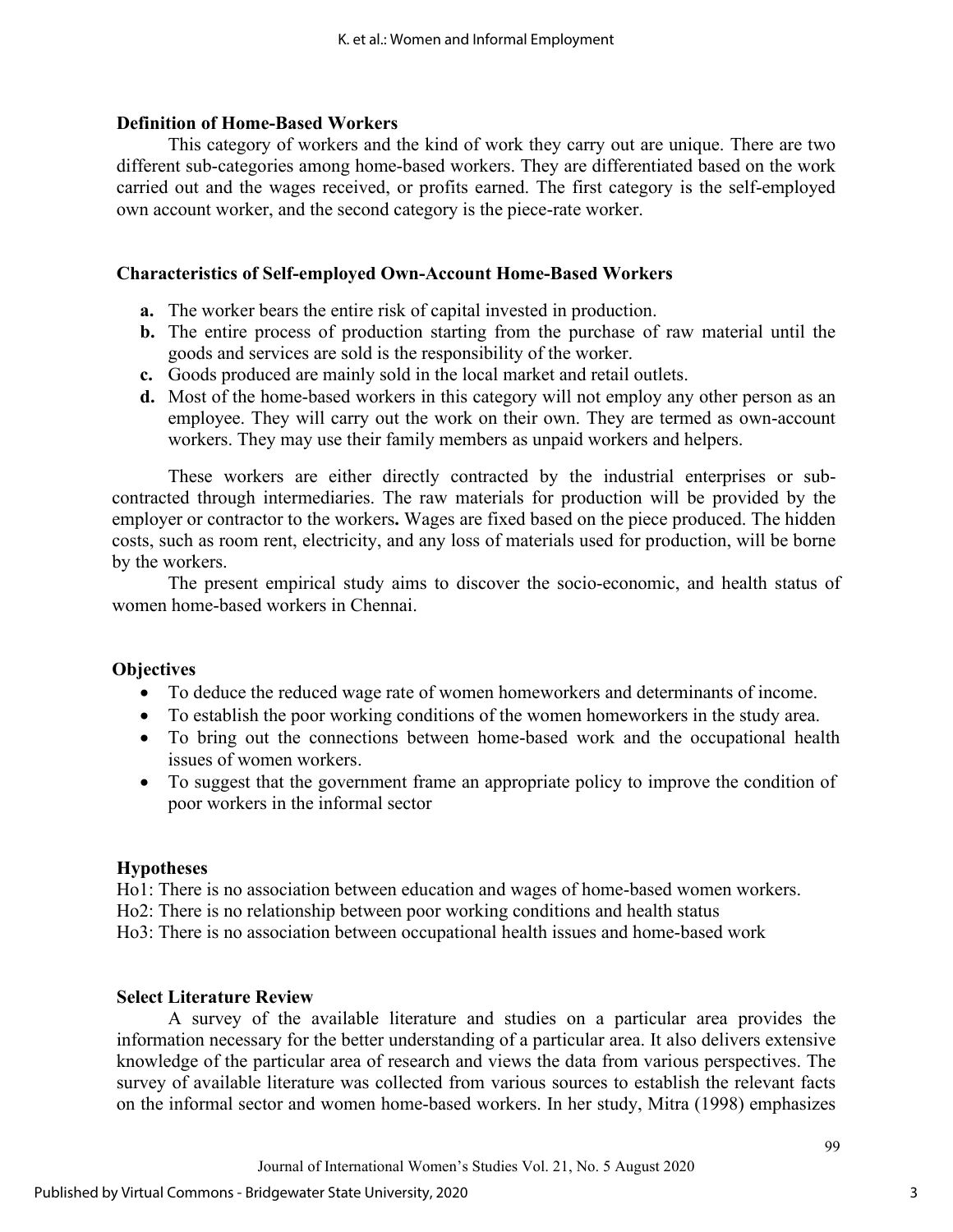the share and contributions of state-level workers in informal employment and the interdependence of employment in the organized sector to gauge the extent of industrialization and rapid urbanization.

Unni & Rani (1999) have found in their study that formal jobs are declining in India. They insisted on the need for structural adjustment of employment. Increasingly, the labour force is being absorbed into the informal sector. They also opined that the growth of small operative sectors, sub-contracting, and the promotion of export-focused enterprises has started driving the growth of the informal sector in India in an exponential manner. According to the survey conducted in Ahmedabad in 1998-99, an enormous section of the informal sector is selfemployed. Their operative cost is termed to be very low due to the lower capital outflow. They also found that women contribute more to informal economic activity and generate income and employment opportunities in the city.

Unni's (2000) study revealed that in 1997-98, Ahmedabad city absorbed almost 1.5 million people and generated substantial income of U.S. \$1253 million as per the study mentioned by Self Employed Women's Association. Balakrishnan (2002) argues in her study that many export-based firms are mainly engaged in informal forms of enterprise and production. In the informal sector, production and output costs for these firms are relatively low as their labour costs are very low. In their study on women, Bai & Joseph (2009) emphasize that women over occupy informal employment in India. It shows that significant feminization of the labour force has taken place in rural areas and urban areas. The study reported that in many cases, the informal sector women workers are working in terrible conditions. This was evident in many enterprises in the informal sector such as garment-making industries, export industries, retail stores, and domestic work.

Kathuria *et al.* (2010) found that the informal sector has proliferated in recent decades in both developing and developed nations. It has grown widely after the crisis in the 1970s and the beginning of the 1980s. The contribution of the income and employment generation from the unorganized sector to the nation has increased over time. The sector also absorbs sufficient labour force both from rural and urban areas to provide employment opportunities. This sector has become vital to researchers, academicians, and policymakers to provide greater opportunities for unemployed people in developing nations like India. Mishra (2010) conducted her study on women informal sector workers and found that the informal sector's women are poorly paid and face unsafe working and living conditions. Her study mainly focused on the non-manufacturing informal sector enterprises such as service and service-oriented sectors.

In their work on home-based workers, Sudarshan & Sinha (2011) reported that social protection for the women home-based workers in the unorganized sector, exists only on paper, it has not yet been implemented. According to them, labour laws must be so framed so as to protect and encourage women workers. Their findings also indicate the poverty and vulnerability of women workers in the focus area.

Mehta (2012) opined that the unorganized sector plays a vital role in the economy in the labour market in many countries, especially in developing countries like India. He defined informal labour as individuals involved in casual work, ignorant of the labour market, illiterate and carrying out small scale operations. The informal sector has great potential for generating economic means, but this area is still neglected by researchers and policymakers. He has also added that the informal economy constitutes a significant share of the gross domestic product.

Sudarshan *et al*. (2007) study notes that in Madhya Pradesh, the women workers' homebased household revenue was 30.9 percent. The *beedi* (cigarette) workers made a significant

4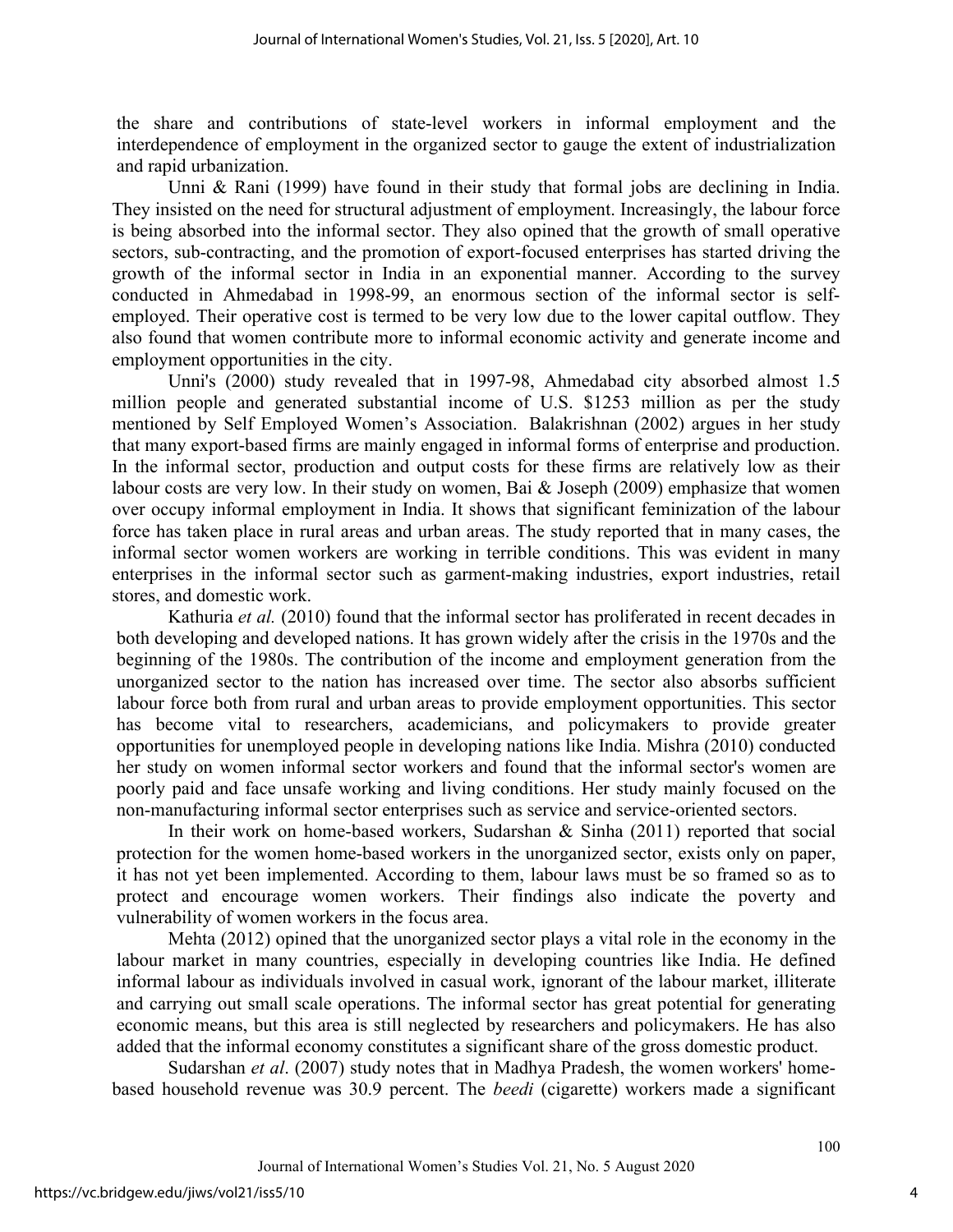contribution, in rural Tamil Nadu the income from *beedi* workers recorded as 46 percent and in urban Tamil Nadu it was 71 percent.

Patel *et al.* (2017), in their study, found that women workers are most vulnerable due to their employment in the informal sector. They belonged to the marginalized sections of society, where legal, political, and economic conditions are critical. Moreover, women could not demand their fundamental rights, such as equal wages, social security measures, and regular payments for their work. The study also found that the number of people in the informal sector has increased considerably. Women workers were characterized as weak, illiterate, and socially backward.

Mazumdar (2018) has written a working paper on home-based work has found that it is largely gender specific. She has suggested that the government be involved in the home-based workers' issues and consider their poor economic conditions. She has also emphasized that women home-based workers are invisible to society.

#### **Research Gap**

Having surveyed theoretical studies, and articles from various books, journals, and reports, it is found that there is no proper research conducted earlier to compute the occupational health problems of the home-based workers, especially women workers. Hence, there is a need to bridge this research gap through descriptive research focused on this problem and offer suggestions to policymakers.

#### **Research Methodology**

#### *Statement of the Problem*

Women in the informal sector are exploited in many ways: discriminated wages, long hours of work, and non-availability of social security measures. Among the informal sector work, home-based work is more interesting, but women who engage in home-based work are more vulnerable compared to others in the informal sector. Women workers face many issues such as long hours of work, low wages, piece rate wages, no social security, no union support, and most importantly, poor working and health conditions.

#### *Research Design, Sampling method, and sample size*

The present study has adopted the descriptive method of research to carry out the research. A formal questionnaire was prepared and circulated among the total population universe. The questionnaire was formulated based on the information acquired from the review of literature and research gap. Since the population universe was homogenous, it was decided by the researcher to apply a stratified random sampling method to select the samples for primary data collection. Using an appropriate sample size, the population universe was calculated from the secondary data sources. According to the National Sample Survey Office 66th round (NSSO), 18500 home-based workers were present in Tamil Nadu. The sample size was determined statistically by applying the Bill Godden sample size formula. After calculation, the sample size was obtained and determined as 150, which is 5 percent of the total population universe of Chennai.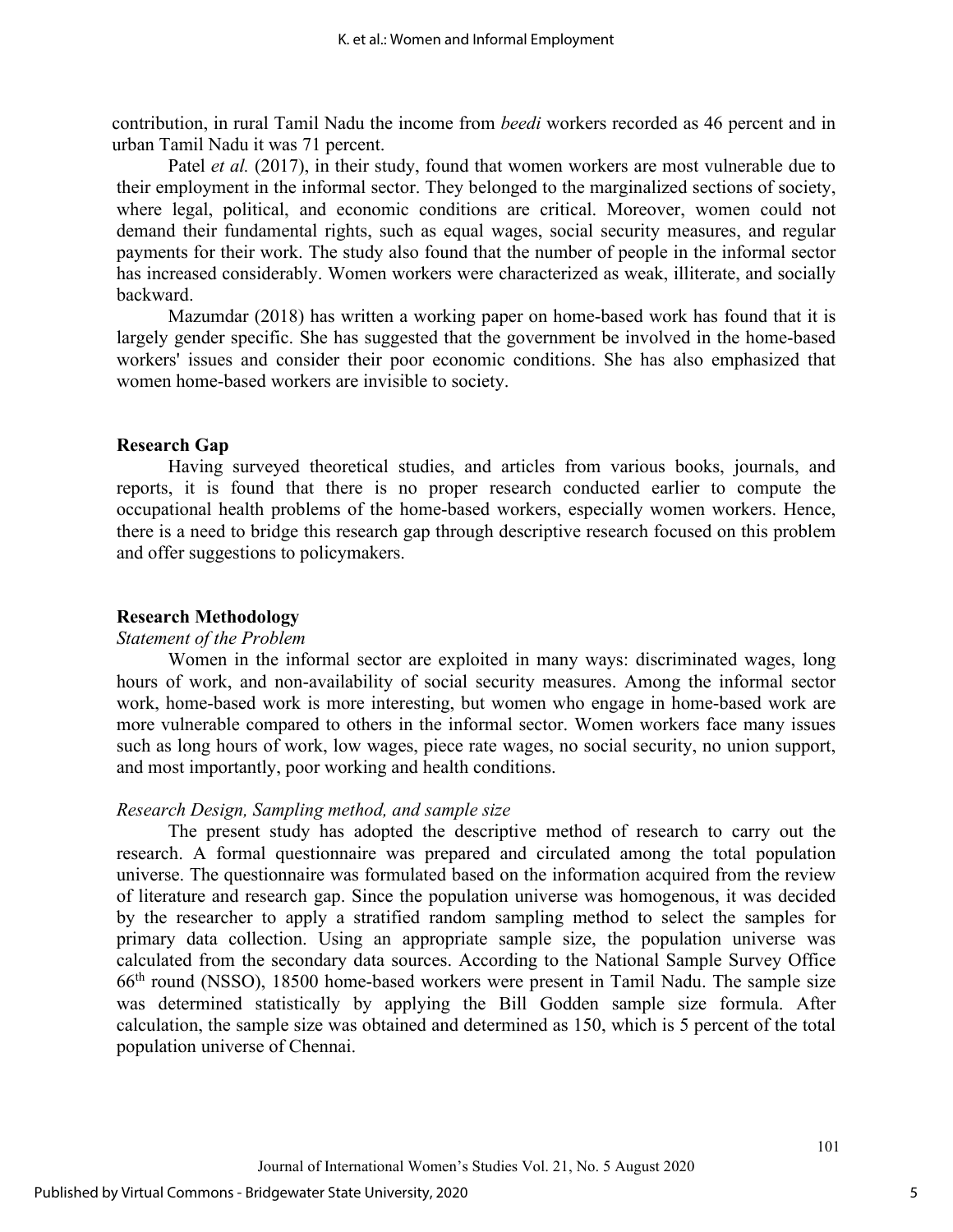#### *Data Collection*

Since the study focused on women home-based workers, that is a direct survey conducted among women workers alone, the data was collected based on the social, economic, and working conditions of the women workers. The surveyed data was tabulated and analysed with appropriate econometrical tools such as regression model and correlation analysis. The Gretl econometric software used to analyse the primary data.

#### **Socio-Economic Profile of Sample Respondents**

The mean age of the sample respondent was recorded as 33 years, and the minimum age of the respondent was 18 years; the maximum was 72 years. It shows the median age group of the female work force engaged in this occupation. The average wage is recorded as Rs.165 rupees; the minimum wage of the women home-based workers registered as Rs.100. The maximum was Rs.350 per day, and it was earned in terms of piece rated wages. It is essential to note here, the mean wage of the women workers is much lower than the minimum wage rate fixed by the government for unorganized workers. The women home-based workers put in an average of 7 hours of work per day. The duration of work ranges from a minimum of four hours to a maximum of 13 hours according to the availability. On average, the women home-based workers are engaged for 24 days a month. The minimum is recorded as 15 days and the maximum is 30 days per month. It is found from the primary data that almost all the women workers are affected by one or more type of occupational health problems. These include back pain, skin diseases, varicose veins, knee pain, and eye-related issues. The women workers face problems such as delayed payment from contractors, sub-contractors, or enterprises. Among the total respondents, 78.5 percent of the workers have the problem of delayed payments. The average educational level of the respondent recorded as primary school level. Among the total respondents, the majority of 53.52 percent of them are illiterate, and 16.25 percent of women have completed their schooling up to the higher secondary level. The women workers who studied up to the  $10^{th}$  standard constitute 30.28 percent.

#### **Data Analysis and Results**

Based on the regression model, the following analysis has been made and interpreted. The coefficient of regression is calculated as 151.897 and the t-ratio is 2.685, the probability at 0.0081, which is less than 5 percent. The calculated t-ratio was 0.7488, with a p-value at 0.4552, which is higher than the significant value of 5 percent. It shows that there is no relationship between the age of the respondents and wages. The calculated t-test for working hours was 4.625, with 0.0006 as a p-value less than the significant value of 0.005. So, the relationship between wage and working hours exist. The calculated t-test value for the number of days worked was -1.747 and the p-value at 0.0027, which is lesser than the significance value of 0.005. It reveals a relationship between the number of days worked and the wages earned by the sample respondents.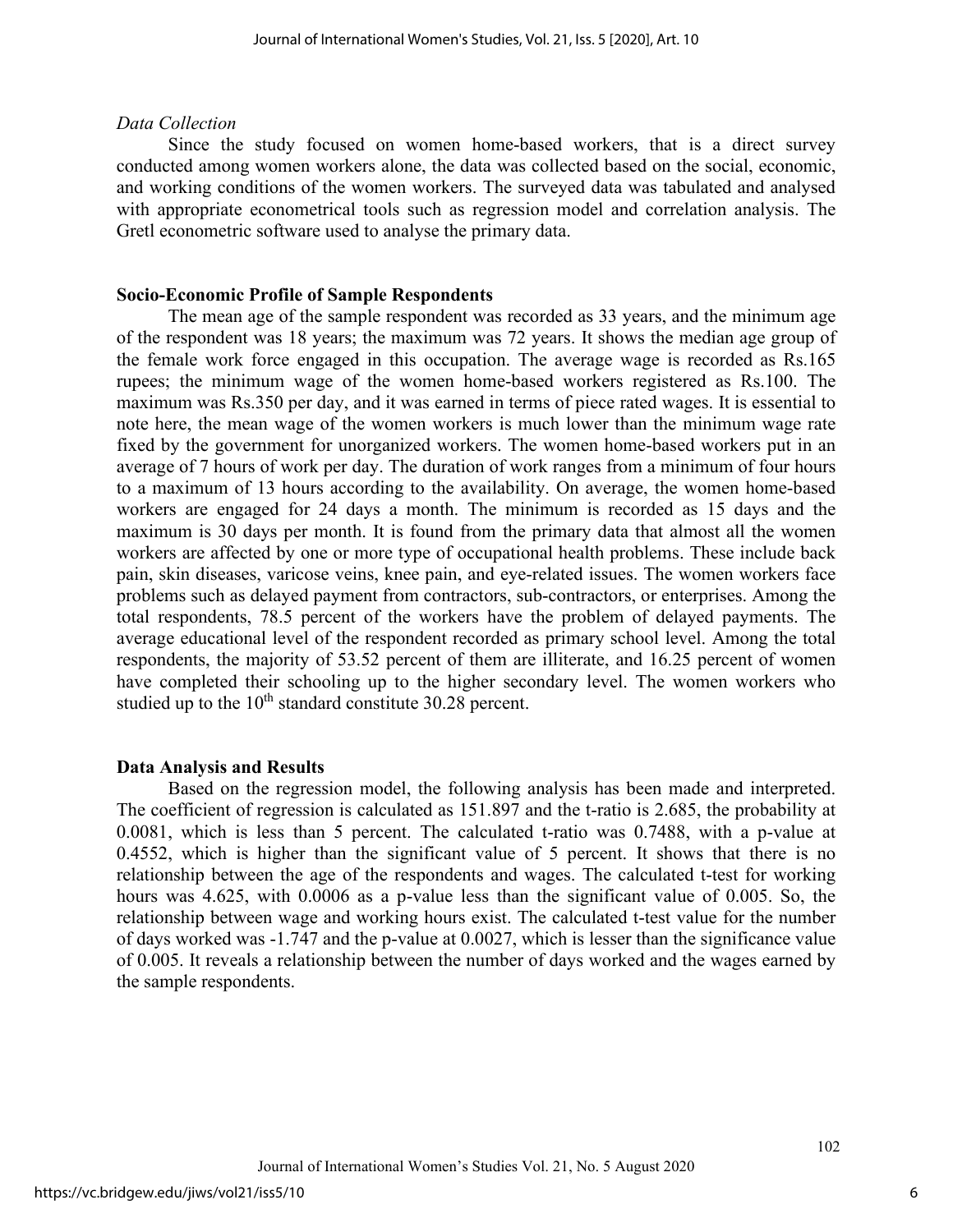| DUPURULII VALIADIU. VVAEUS |              |            |          |                 |          |  |  |  |  |
|----------------------------|--------------|------------|----------|-----------------|----------|--|--|--|--|
|                            | Co-efficient | std. error | t-ratio  | <i>p</i> -value | Result   |  |  |  |  |
| Constant                   | 151.897      | 56.5692    | 2.685    | 0.0081          |          |  |  |  |  |
| Age                        | 0.276848     | 0.369699   | 0.7488   | 0.4552          | Accepted |  |  |  |  |
| <b>Work hour</b>           | 13.376       | 2.89226    | 4.625    | 8.19E-06        | Rejected |  |  |  |  |
| <b>Days</b>                | $-3.78936$   | 2.16895    | $-1.747$ | 0.0027          | Rejected |  |  |  |  |

| Model 1: OLS, using observations 1-150 |  |
|----------------------------------------|--|
| Dependent variable: Wages              |  |

 The dependent variable's mean value is 164.7000 (wage), and the standard deviation of the dependent variable is 77.46883. The adjusted R-square is 0.622365. The Akaike criterion test value was 1715.001, and the p-value significant at 0.000062.

| 164.7       | S.D. dependent         | 77.46883         |
|-------------|------------------------|------------------|
| 768989.9    | S.E. of regression     | 72.57447         |
| 0.140036    | Adjusted R-<br>squared | 0.622365         |
| 7.924838    | P-value $(F)$          | 0.000062         |
| $-853.5056$ |                        | 1715.011         |
| 1727.054    | Hannan-Quinn           | 1719.904         |
|             |                        | Akaike criterion |

The second model expresses the regression analysis of dependant variables (Occupational Health Issues) and the independent variables such as hours of Work per day, days of Work per month, and working conditions of the women home-based workers in the study area.

|                                                                                                          | Coefficient                                                             | Std. Error                                                                                                         | t-ratio  | $p$ -value                                                           |
|----------------------------------------------------------------------------------------------------------|-------------------------------------------------------------------------|--------------------------------------------------------------------------------------------------------------------|----------|----------------------------------------------------------------------|
| Const                                                                                                    | 2.66417                                                                 | 1.04513                                                                                                            | 2.549    | 0.0118                                                               |
| Work Hours per day                                                                                       | $-0.0992385$                                                            | 0.05061                                                                                                            | $-1.961$ | 0.0518                                                               |
| Days of Work per month                                                                                   | 0.00958                                                                 | 0.03785                                                                                                            | 0.2531   | 0.0006                                                               |
| <b>Working Conditions</b>                                                                                | 0.19343                                                                 | 0.14208                                                                                                            | 1.361    | 0.1755                                                               |
| Mean dependent var<br>Sum squared resid<br>R-squared<br>F(4, 145)<br>Log-likelihood<br>Schwarz criterion | 2.333333<br>232.1259<br>0.038152<br>1.437873<br>$-245.5891$<br>516.2315 | S.D. dependent var<br>S.E. of regression<br>Adjusted R-squared<br>$P-value(F)$<br>Akaike criterion<br>Hannan-Quinn |          | 1.272669<br>1.265254<br>0.611618<br>0.224438<br>501.1783<br>507.2939 |

**Model 2: OLS, using observations 1-150 Dependent variable: Health issues**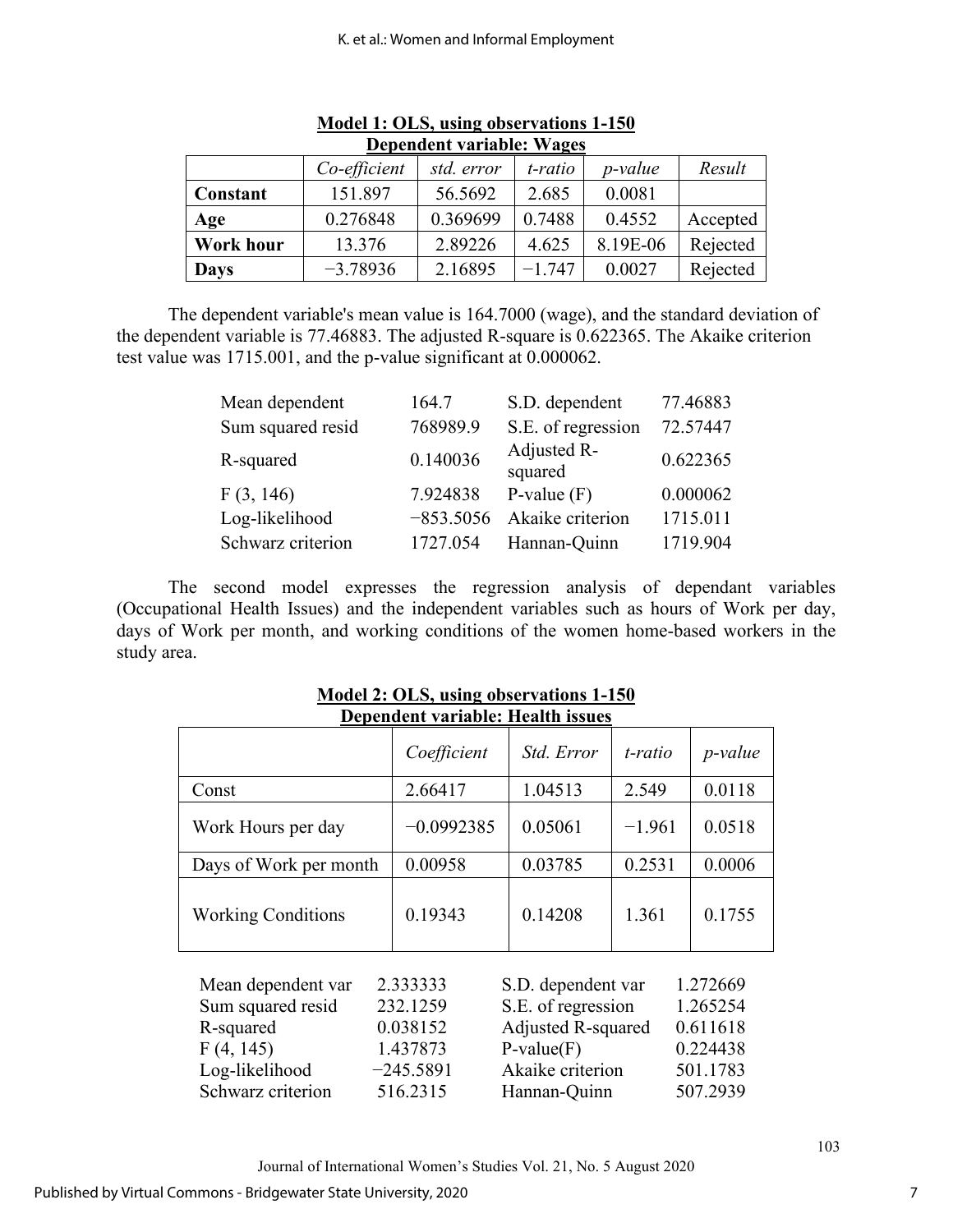The OLS regression model analysis is used to find the relationship between the dependent variable and the independent variable. In this secondary analysis, the sample respondents' occupational health issues were the dependent variable with other related independent variables such as working hours per day, days of work per month, and the working conditions of the sample respondents. The calculated t-test values for an hour of work, days of work, and working conditions are -1.961, 0.2531, and 1.361, respectively, with p-values of 0.0518 and 0.0006 and 0.1755. It shows a correlation between the respondents' occupational health issues and hours of work, days of work, and the poor working conditions.

### **Major Findings**

- 1. The majority of 59.2 percent of the home-based women workers are in the age group of 25 to 35. It shows that home-based work attracts greater numbers of young women. The respondents have a desire to work from home rather than travel to other places. It makes many unemployed women choose this job.
- 2. The present study found that the average wage was very low at Rs.164.7 per day based on piece rate wage. It also found that 35.5 percent of the respondents were earning Rs.100 per day, which was less than the minimum wage. This shows the strong presence of labour exploitation and wage discrimination against the workers.
- 3. The majority of 78.5 percent of the respondents face delayed payments for the completed work. The contractors or the subcontractors disburse the wages after two to three days of work has been completed by the woman worker. In some of the worst cases, the delay could be even a week.
- 4. There are no proper workplace women workers at home, and there are no social security measures provided by the contractors, including medical assistance.
- 5. The working conditions of the women are deplorable, creating occupational health issues among the workers.
- 6. The women workers put in long hours of work to complete the production of goods and services on time. However, they are not compensated based on the hours they spend on the work.
- 7. The women workers do not have access to any sort of formal credit.
- 8. There is no motivating factor for the women workers to start a similar enterprise on their own.

### **Conclusion**

Among all other types of work in the informal sector, home-based work is mostly associated with women. Home-based work is characterized as the work carried out at the premises of the worker's choice, mostly the home. The present study found that women workers are poorly paid for their work and they do not have any social security protection, including no paid holidays and no insurance schemes. There is a provident fund facility. The wages received by the women are purely on a piece rate basis. The average wage is much lower than the minimum wage set by the government. The women workers are severely affected by various occupational health issues such as back pain, knee pain, skin issues, eye problems, and breathing problems. It has been found from the field survey that these health issues arise due to the nature of their work. The women exploited through various means such as low wages,

8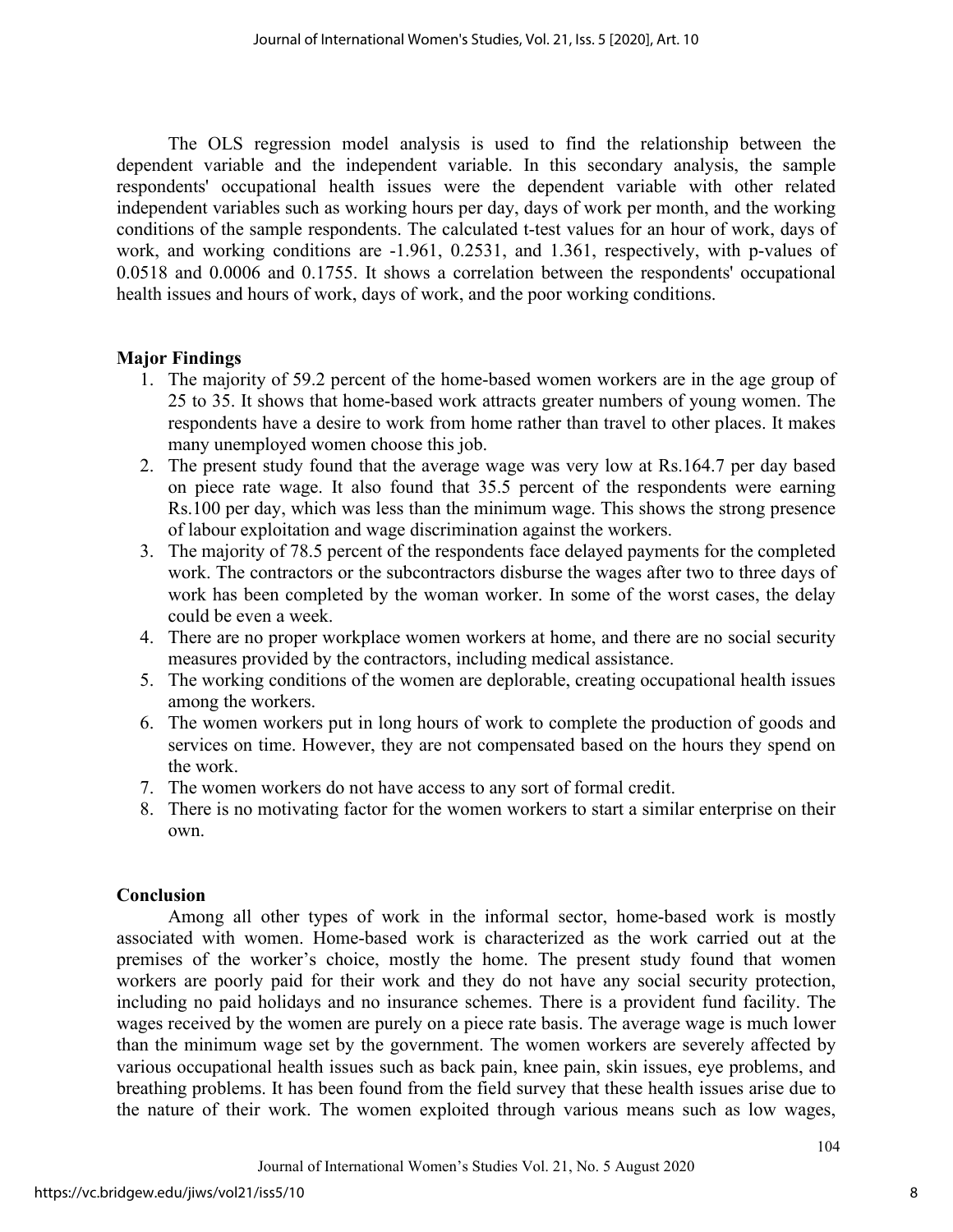delayed payments for their work, irregular work and remuneration. On the whole, the study has concluded that home-based work is the best avenue to create employment opportunities and effect poverty alleviation among urban women. However, the low remuneration, nonavailability of loans for self-employment, exploitative employer attitudes, delayed payment, and poor health conditions are areas of concern.

#### **Policy Suggestions**

- 1. The government has to create awareness among the workers in the informal sector about all the schemes and social security programs
- 2. The policymakers have to frame a separate scheme for the women workers in the informal sector, particularly for home-based workers
- 3. A separate mass study has to be conducted by the Union government to highlight the problems of home-based workers.
- 4. The wage rate fixed for the women workers has to be modified based on time rate rather than the piece rate.
- 5. The employer or contractor has to provide the necessary equipment to improve conditions for workers and help alleviate the occupational health issues of women workers.